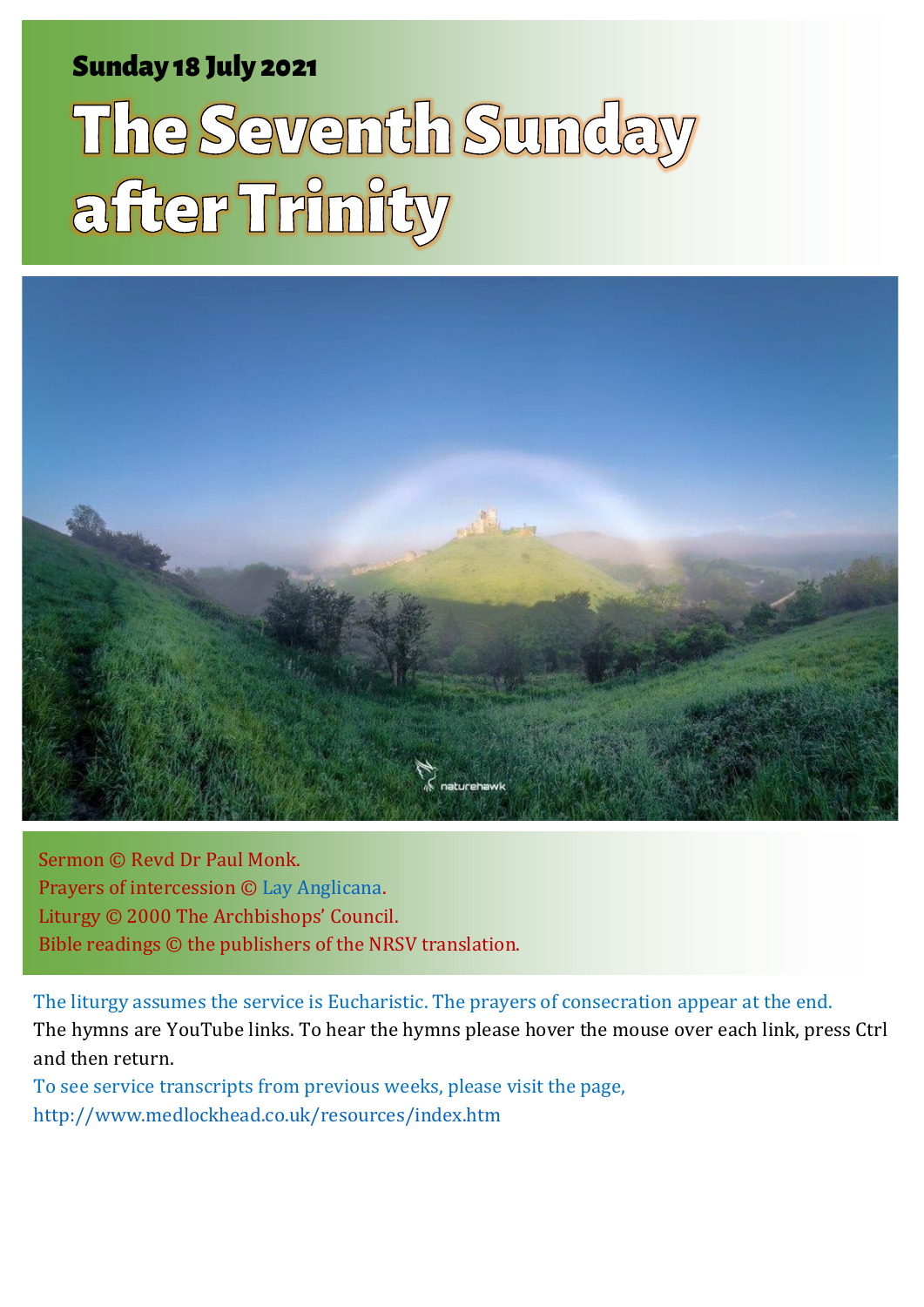#### **Introduction and welcome**

HYMN 1 **[All creatures of our God and King](https://www.youtube.com/watch?v=8CS-oOC_AAY)** (click on this link to hear the hymn)

#### **The Welcome**

In the name of the Father, and of the Son, and of the Holy Spirit

All **Amen.**

The Lord be with you

All **And also with you.**

#### **The Preparation**

All **Almighty God,**

**to whom all hearts are open, all desires known, and from whom no secrets are hidden: cleanse the thoughts of our hearts by the inspiration of your Holy Spirit, that we may perfectly love you, and worthily magnify your holy name; through Christ our Lord. Amen.**

Our Lord Jesus Christ said:

The first commandment is this: 'Hear, O Israel, the Lord our God is the only Lord. You shall love the Lord your God with all your heart, with all your soul, with all your mind, and with all your strength.'

And the second is this: 'Love your neighbour as yourself.' There is no other commandment greater than these. On these two commandments hang all the law and the prophets.

#### All **Amen. Lord, have mercy.**

God so loved the world that he gave his only Son Jesus Christ to save us from our sins, to be our advocate in heaven, and to bring us to eternal life. Therefore, let us confess our sins in penitence and faith, firmly resolved to keep God's commandments and to live in love and peace with all.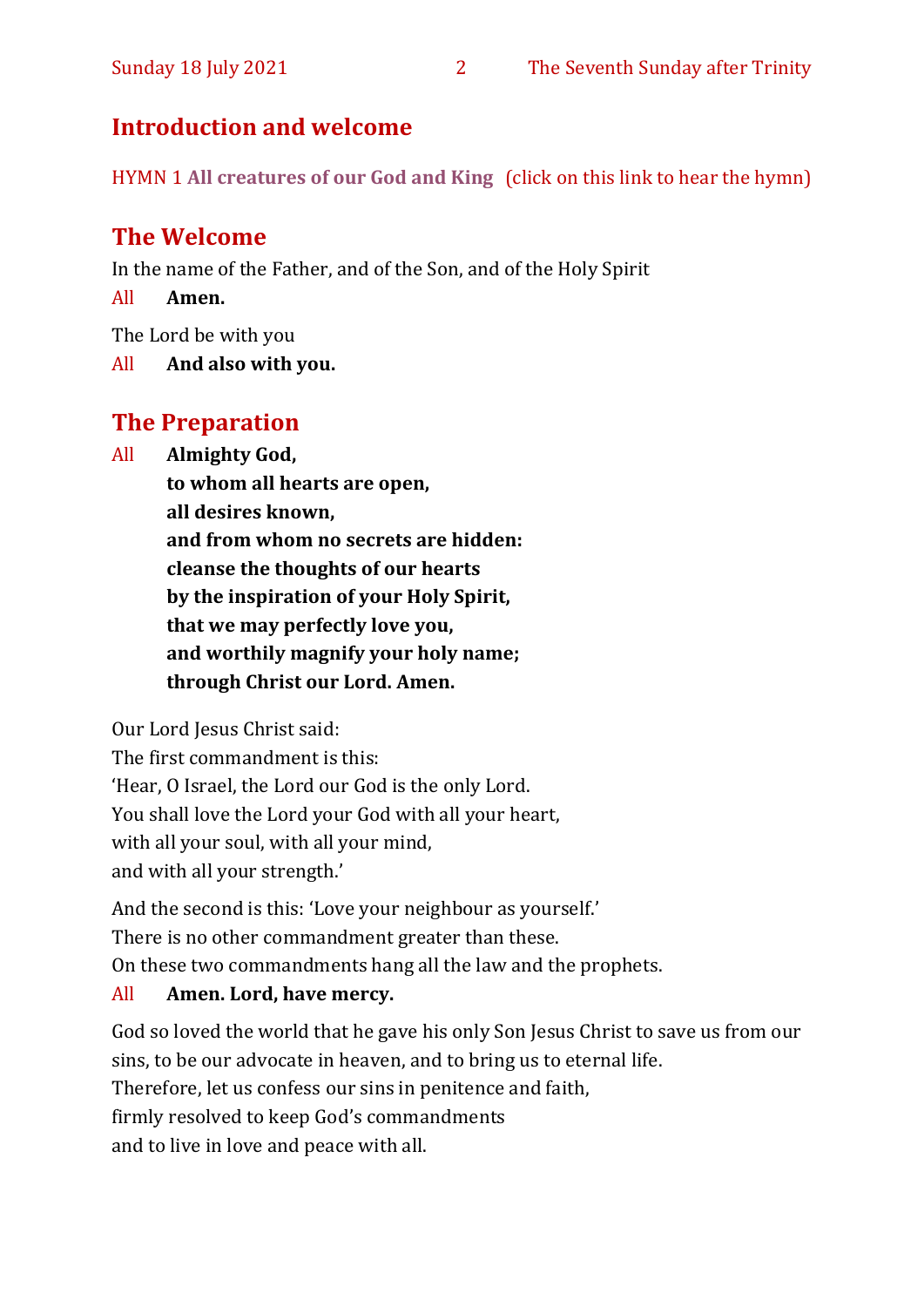All **Almighty God, our heavenly Father, we have sinned against you and against our neighbour in thought and word and deed, through negligence, through weakness, through our own deliberate fault. We are truly sorry and repent of all our sins. For the sake of your Son Jesus Christ, who died for us, forgive us all that is past and grant that we may serve you in newness of life to the glory of your name. Amen.**

Almighty God,

who forgives all who truly repent, have mercy upon you, pardon and deliver you from all your sins, confirm and strengthen you in all goodness, and keep you in life eternal; through Jesus Christ our Lord. All **Amen.**

#### **The Gloria**

This Gloria is sung to the tune of 'Cwm Rhondda'. Click **[here](about:blank)** for the tune.

All **Glory be to God in Heaven, Songs of joy and peace we bring, Thankful hearts and voices raising, To creation's Lord we sing. Lord we thank you, Lord we praise you, Glory be to God our King: Glory be to God our King. Lamb of God, who on our shoulders, Bore the load of this world's sin; Only Son of God the Father, You have brought us peace within. Lord, have mercy, Christ have mercy,**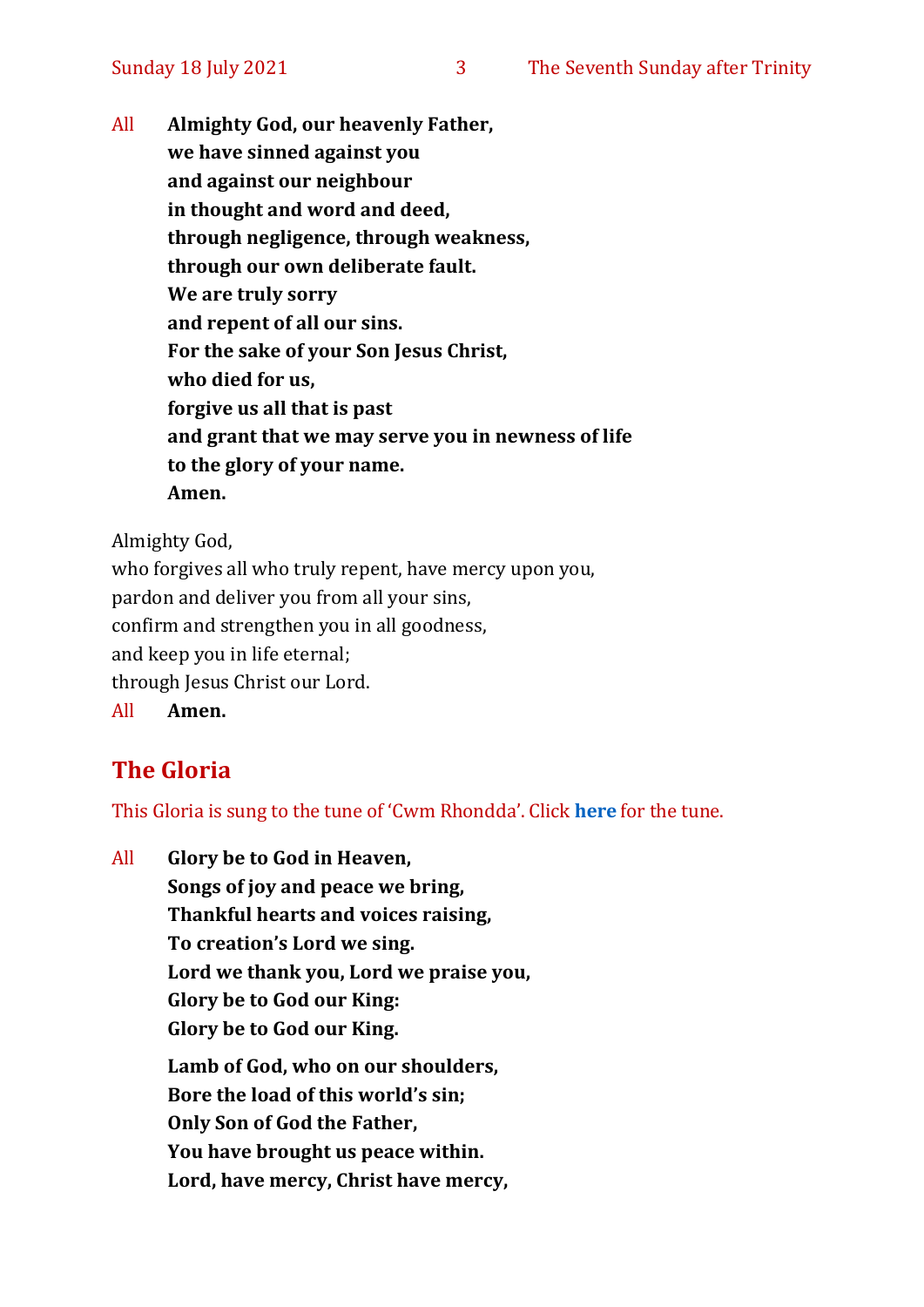**Now your glorious reign begin: Now your glorious reign begin.**

**You O Son of God are Holy, You we praise with one accord. None in heav'n or earth is like you, Only you are Christ the Lord. With the Father and the Spirit, Ever worshipped and adored: Ever worshipped and adored.**

#### **The Collect for the Seventh Sunday after Trinity**

Generous God, you give us gifts and make them grow: though our faith is small as mustard seed, make it grow to your glory and the flourishing of your kingdom; through Jesus Christ our Lord.

All **Amen.**

#### **First reading**

A reading from the Book of the Prophet Jeremiah

Woe to the shepherds who destroy and scatter the sheep of my pasture! says the Lord. Therefore thus says the Lord, the God of Israel, concerning the shepherds who shepherd my people: It is you who have scattered my flock, and have driven them away, and you have not attended to them. So I will attend to you for your evil doings, says the Lord. Then I myself will gather the remnant of my flock out of all the lands where I have driven them, and I will bring them back to their fold, and they shall be fruitful and multiply. I will raise up shepherds over them who will shepherd them, and they shall not fear any longer, or be dismayed, nor shall any be missing, says the Lord. The days are surely coming, says the Lord, when I will raise up for David a righteous Branch, and he shall reign as king and deal wisely, and shall execute justice and righteousness in the land. In his days Judah will be saved and Israel will live in safety. And this is the name by which he will be called: 'The Lord is our righteousness.' *Jeremiah 23:1–6*

This is the Word of the Lord

All **Thanks be to God.**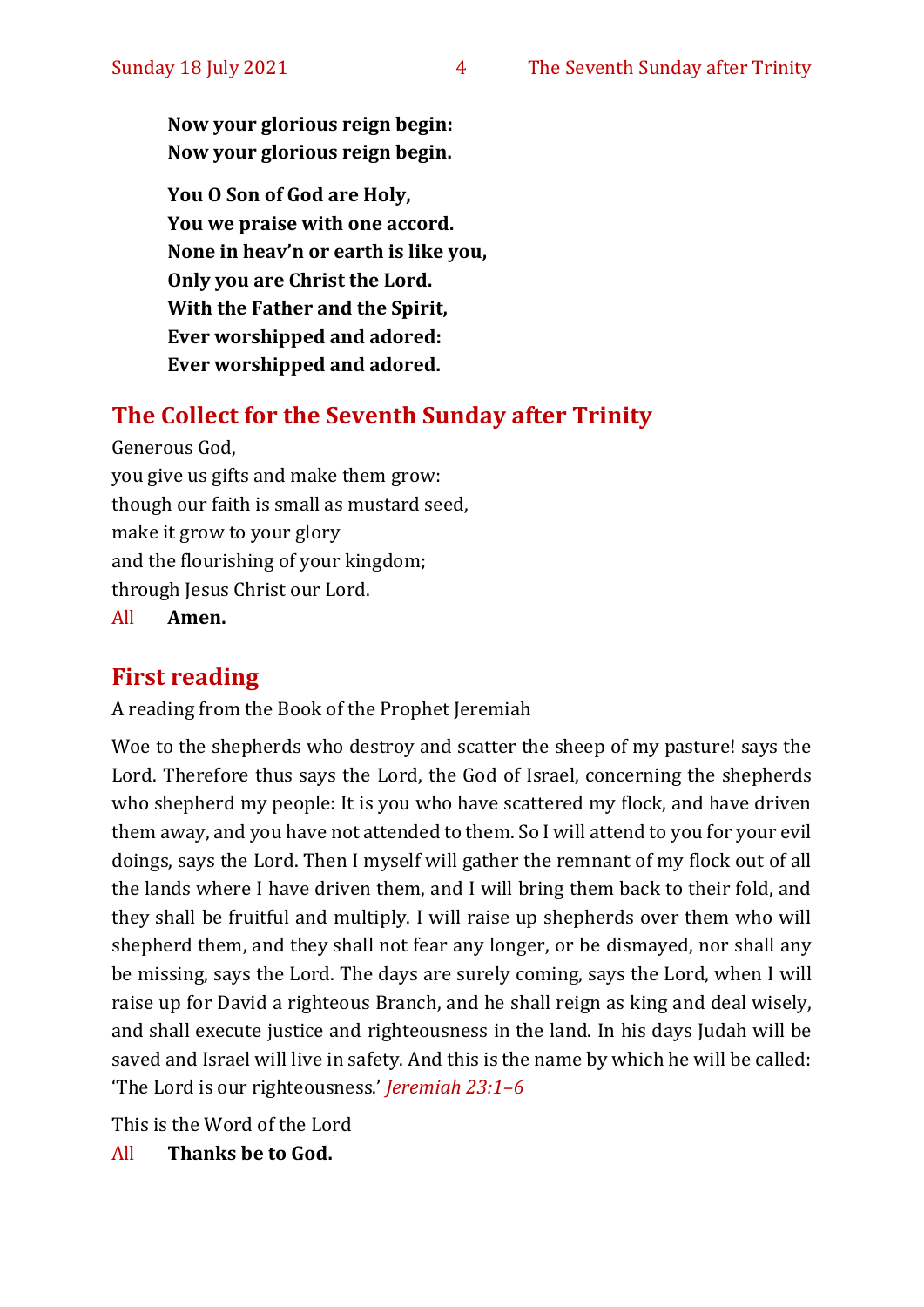#### **Second reading**

A reading from St Paul's Letter to the Ephesians

So then, remember that at one time you Gentiles by birth, called 'the uncircumcision' by those who are called 'the circumcision'—a physical circumcision made in the flesh by human hands—remember that you were at that time without Christ, being aliens from the commonwealth of Israel, and strangers to the covenants of promise, having no hope and without God in the world. But now in Christ Jesus you who once were far off have been brought near by the blood of Christ.

For he is our peace; in his flesh he has made both groups into one and has broken down the dividing wall, that is, the hostility between us. He has abolished the law with its commandments and ordinances, that he might create in himself one new humanity in place of the two, thus making peace, and might reconcile both groups to God in one body through the cross, thus putting to death that hostility through it. So he came and proclaimed peace to you who were far off and peace to those who were near; for through him both of us have access in one Spirit to the Father. So then you are no longer strangers and aliens, but you are citizens with the saints and also members of the household of God, built upon the foundation of the apostles and prophets, with Christ Jesus himself as the cornerstone. In him the whole structure is joined together and grows into a holy temple in the Lord; in whom you also are built together spiritually into a dwelling place for God. *Ephesians 2:11–22*

This is the Word of the Lord

All **Thanks be to God.**

#### HYMN 2 **[The Lord's my shepherd](https://www.youtube.com/watch?v=-eIQQayhpak)** (click on this link to hear the hymn)

### **Gospel reading**

Hear the Gospel of our Lord Jesus Christ according to Mark

#### All **Glory to you O Lord.**

 $30-34$  The apostles gathered around Jesus, and told him all that they had done and taught. He said to them, 'Come away to a deserted place all by yourselves and rest a while.' For many were coming and going, and they had no leisure even to eat. And they went away in the boat to a deserted place by themselves. Now many saw them going and recognised them, and they hurried there on foot from all the towns and arrived ahead of them. As he went ashore, he saw a great crowd; and he had compassion for them, because they were like sheep without a shepherd; and he began to teach them many things.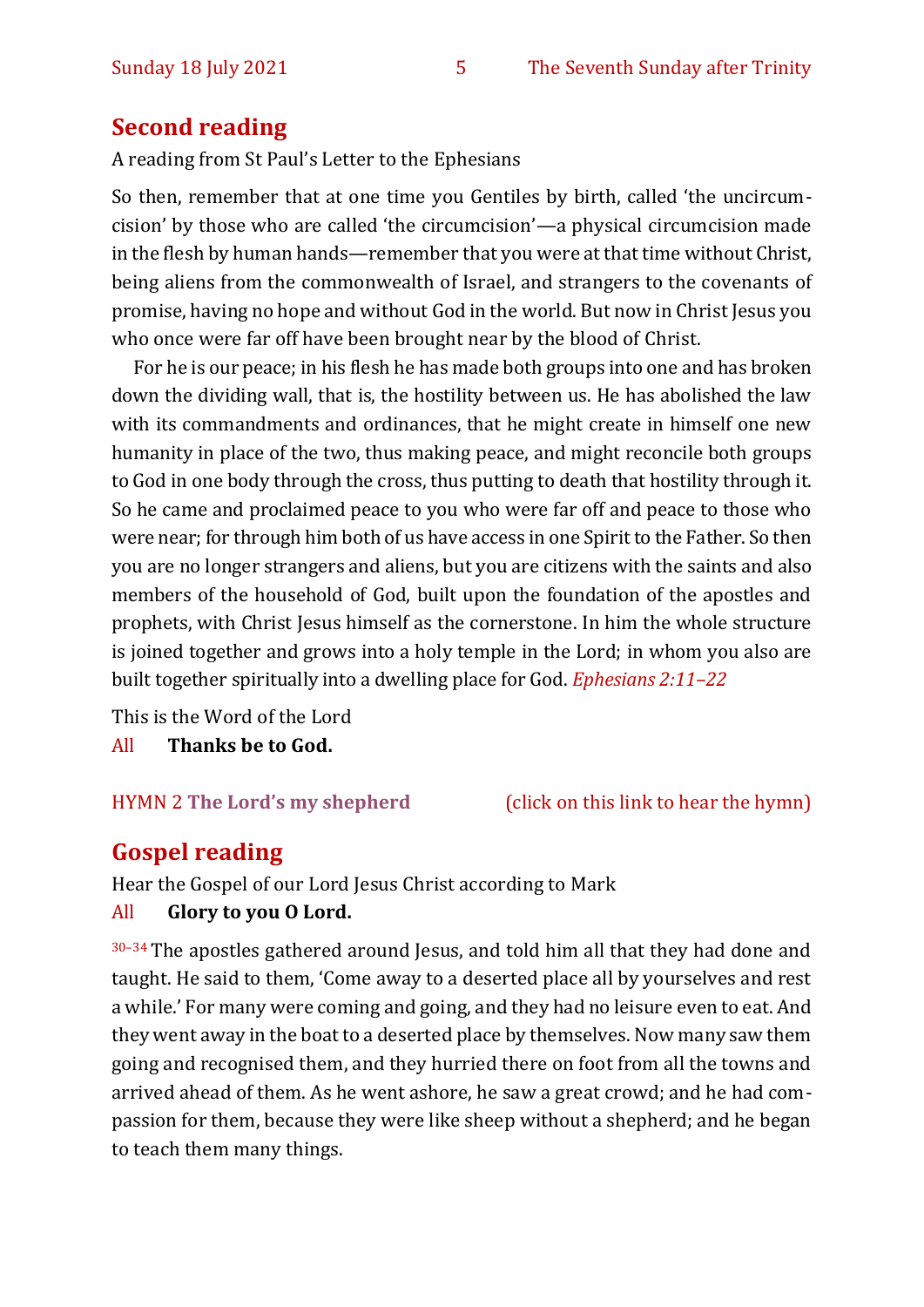<sup>47-52</sup> When evening came, the boat was out on the sea, and he was alone on the land. When he saw that they were straining at the oars against an adverse wind, he came towards them early in the morning, walking on the sea. He intended to pass them by. But when they saw him walking on the sea, they thought it was a ghost and cried out; for they all saw him and were terrified. But immediately he spoke to them and said, 'Take heart, it is I; do not be afraid.' Then he got into the boat with them and the wind ceased. And they were utterly astounded, for they did not understand about the loaves, but their hearts were hardened.

<sup>53</sup>–56 When they had crossed over, they came to land at Gennesaret and moored the boat. When they got out of the boat, people at once recognized him, and rushed about that whole region and began to bring the sick on mats to wherever they heard he was. And wherever he went, into villages or cities or farms, they laid the sick in the marketplaces, and begged him that they might touch even the fringe of his cloak; and all who touched it were healed. *Mark 6:30–34, 47–56*

*The lectionary omits verses 47–52. These verses have been included here because the passage is not wholly comprehensible without them.* 

This is the Gospel of the Lord

All **Praise to you O Christ.** 

#### **Sermon**

St Mark is such a very clever writer but it's possible to misunderstand his message if we don't know his style.

In today's Gospel reading, we encounter a stylistic technique we sometimes call a 'sandwich.' The main story acts as the two slices of bread while a second but related story acts as the filling between them. The filler helps bring out the flavour and thereby gives greater depth and meaning to the main story.

In today's Gospel reading, the bookends of the story—the bread—introduces the idea of Jesus as a shepherd. In the first potion Jesus is described as a shepherd. In the second he has now succeeded because he's brought the disciples home. The middle portion is a miracle that occurs *en route* when Jesus calms a storm.

The Jews had a thing about the sea. They feared it and hated it. The Bible, and the Old Testament in particular, show us how they demonstrated that fear repeatedly. At the beginning, at the start of creation, God 'separated the waters': he places waters above (from which come our rain) and waters beneath, which we call the sea. He region of order between these two has no water, so he has made it safe. That's why the ancient Jews retold the story of Noah and the deluge: for a period, these two waters came together again and reintroduced chaos to the place of order. But God made it safe again; in that story, the place of safety is dry land.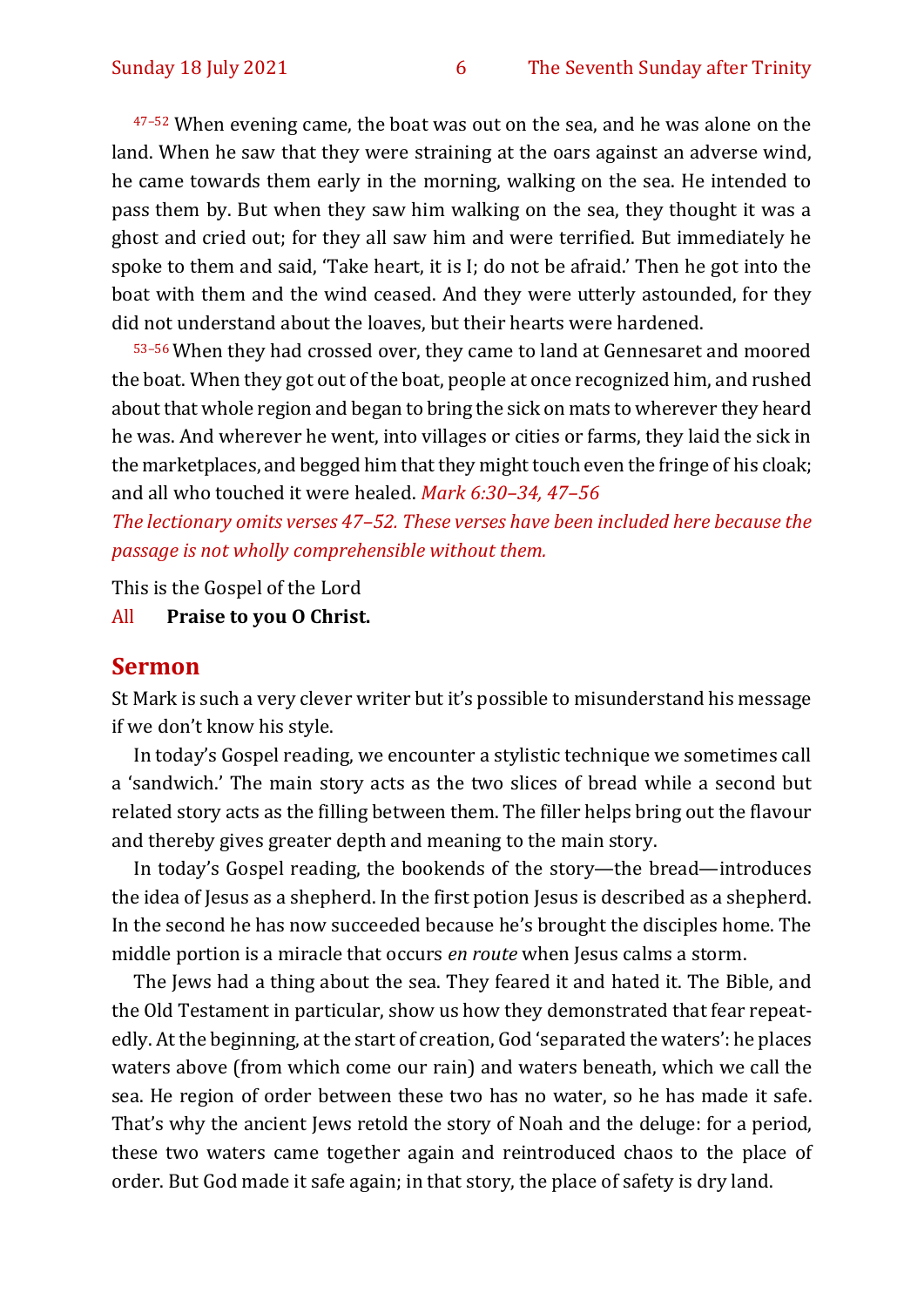We see this same fear in the New Testament: in one of the best-known parts of the Book of Revelation: at the extreme end of the Bible, St John the Divine describes the New Jerusalem. And central to its attraction, at least to the Jews, was the line 'And the sea shall be no more.' It's in Revelation 21.

The Jews of Jesus' day not only conceived the sea as chaos, but also saw it as as evil. It was the place where ghosts lived. That's why the man infected with unclean spirits (the story of the Gadarene swine a few weeks ago) could only be reached by crossing water. It was a mixing of like with like—quarantine. For this reason, a fisherman—someone who lived *on* the sea—could not enter a synagogue because he might infect other believers. He was not allowed to read a lesson in the synagogue in case he mis-spoke. He could not be an elder.

The reason why I've dwelt at such length on the Jews and their image of the sea is that (without it) we do not realise quite how remarkable is the miracle in the Gospel this morning, and what it *actually* means.

Jesus is walking on the water; that's surely remarkable enough. *That's* why the disciples think he's a ghost. It's a natural assumption: the sea is where ghosts live so it can only be a ghost when they see what looks like a man on the surface of the water. We then realise what Jesus is doing and saying. The disciples in the boat are experiencing the evil and chaotic nature of the sea *and Jesus has tamed it.*

With Jesus on the water, the sea is now safer than the boat. When Jesus is there, what was dangerous (in particular was spiritually dangerous) has become safe. We have a complete inversion. Jesus makes everything safe—including the spiritual realm. That's the second part of the introduction.

We can now look at the main part of the story. In both the Old Testament reading, and in the Gospel, we see an image of shepherds. Jeremiah says the nation's leaders are like bad shepherds. They do not lead properly. If only there was a good shepherd to follow. And in the New Testament, St Mark describes the people as 'being without a shepherd.' Again, if only they had someone they could follow safely.

It's now we see why St Mark places the story of Jesus walking on the water here. What Mark is doing is this: he first sets up a quandary: 'if only the people had someone they could follow safely' and then tells them that following Jesus is the ultimate in safety. In effect he's saying, if Jesus can even make the waters safe then surely anywhere is safe with this saviour*—only if we follow him*! He's saying that we have a shepherd worth following. Later in the Bible, St John makes the point more clearly when Jesus says that he's the Good Shepherd.

These, then, are the perfect series of readings with which we look toward to a very uncertain future—together, as Christians and as a nation. From tomorrow the country is unlocking yet Covid cases are rising again at a frightening rate. We need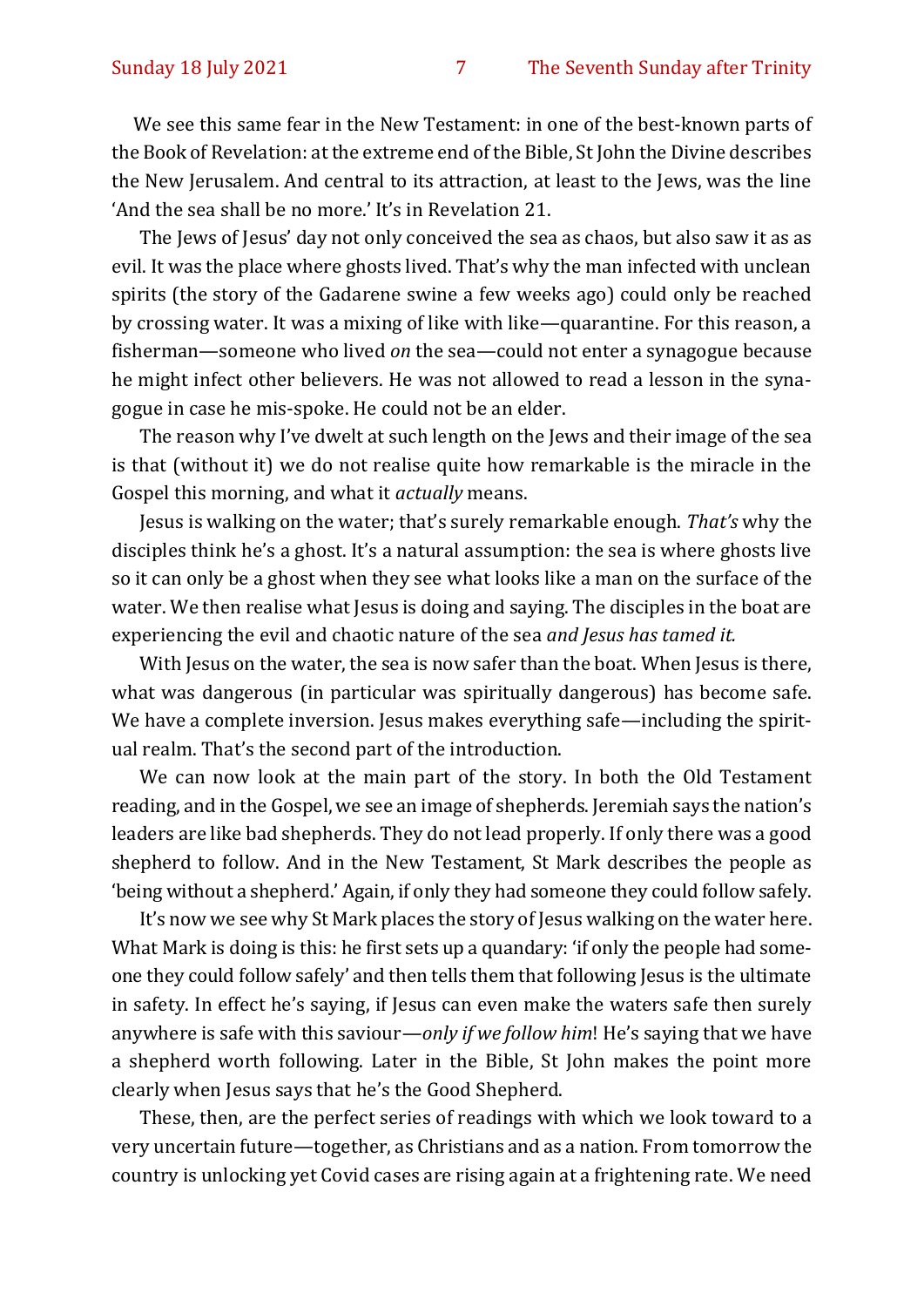someone safe to follow. There is much evil afoot—look at the trolling of the footballer Marcus Rashford last weekend; look at the rise of nationalism here and abroad; look at the rise of far-right politics. We need a shepherd to follow. And look at the way all our Churches are struggling so much we need a safe guide, a good shepherd. This is a mix of chaos and real-time wickedness. What do we do? Where do we go? Whom do we follow? If only we had a really good shepherd.

To summarise, the Jews feared and loathed the sea. It was the place of chaos, and the place of spirits. By walking on the water, Jesus showed that chaos and anything in the spiritual realm can have no power over him. Quite the reverse: he has power over them. And he makes them safe.

We see how St Mark is telling us to keep as close to Jesus as we can. Jesus the shepherd ensures his disciples can get safely from A to B. It's not just a matter of following in a physical sense but also a spiritual sense. It therefore means knowing him and obeying him. It means seeking him in order to find him in order to follow him. It suggests we're only really safe when we stay close to him. The message of today's Gospel is simply this: follow Jesus and stay close. It's the safe place to be.

#### **The Creed**

Do you believe and trust in God the Father, the source of all being and life, the one for whom we exist?

#### All **We believe and trust in him.**

Do you believe and trust in God the Son, who took our human nature, died for us and rose again?

#### All **We believe and trust in him.**

Do you believe and trust in God the Holy Spirit, who gives life to the people of God and makes Christ known in the world?

#### All **We believe and trust in him.**

This is the faith of the Church.

All **This is our faith. We believe and trust in one God, Father, Son and Holy Spirit. Amen.**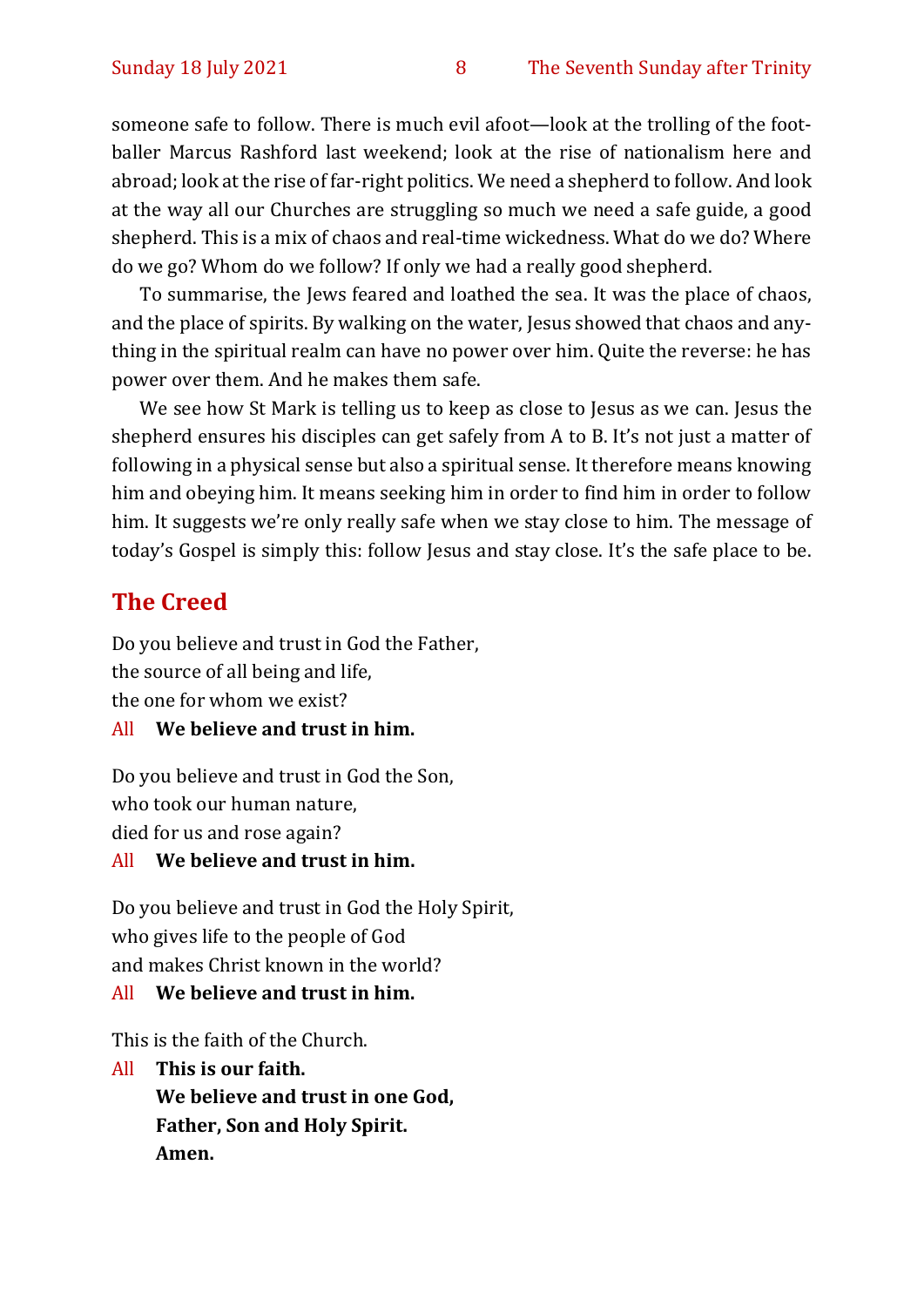#### **Prayers of intercession**

#### *The Church of Christ*

Lord God, we thank you for your work in the Church, where your followers attempt to be members one of another in the body of your son. We thank you for those times when you are able to work through us, and for the privilege such responsibility affords. And we thank you that, when needed, you work around and in spite of our efforts, for you know our frailties. Guide us, O Lord, as we seek to serve you. To the greater glory of you in all that we do

#### All **Lord, in your mercy, hear our prayer.**

#### *Creation, human society, the Sovereign and those in authority*

Lord, whose beauty is beyond our imagining, and whose power we cannot comprehend: show us your glory so far as we can grasp it, while shielding us from more knowledge than we can bear until we may look upon you without fear. Your Spirit is around us in the air we breathe; your glory touches us in the light that we see, the fruitfulness of the earth, and the joy of its creatures. You have written for us your revelation, as you have granted us your daily bread: teach us how to use it. To the greater glory of you in all that we do

#### All **Lord, in your mercy, hear our prayer.**

#### *The local community*

Lord, help us to know and love the people whom you have planted as our fellow labourers in the vineyard. May we be fresh air and nourishment to each other, through your grace. And if we become bruised, and find it hard grow together, you have promised to break down the divisions between us. Where fields are overgrown with thorns, you will disperse every trace of bitterness and replant. And in you shall we find our peace.

To the greater glory of you in all that we do

#### All **Lord, in your mercy, hear our prayer.**

#### *Those who suffer*

Lord, you have compassion on your people in all their needs, and have promised your steadfast love if we do but build on you as our cornerstone. You look into our hearts and see a beauty worth the battle: you watch over our growth and find a purpose worth the pain. The past bears your footprints; the future holds your hope; but, above all, be the presence in our present, O Lord, our comforter.

To the greater glory of you in all that we do

#### All **Lord, in your mercy, hear our prayer.**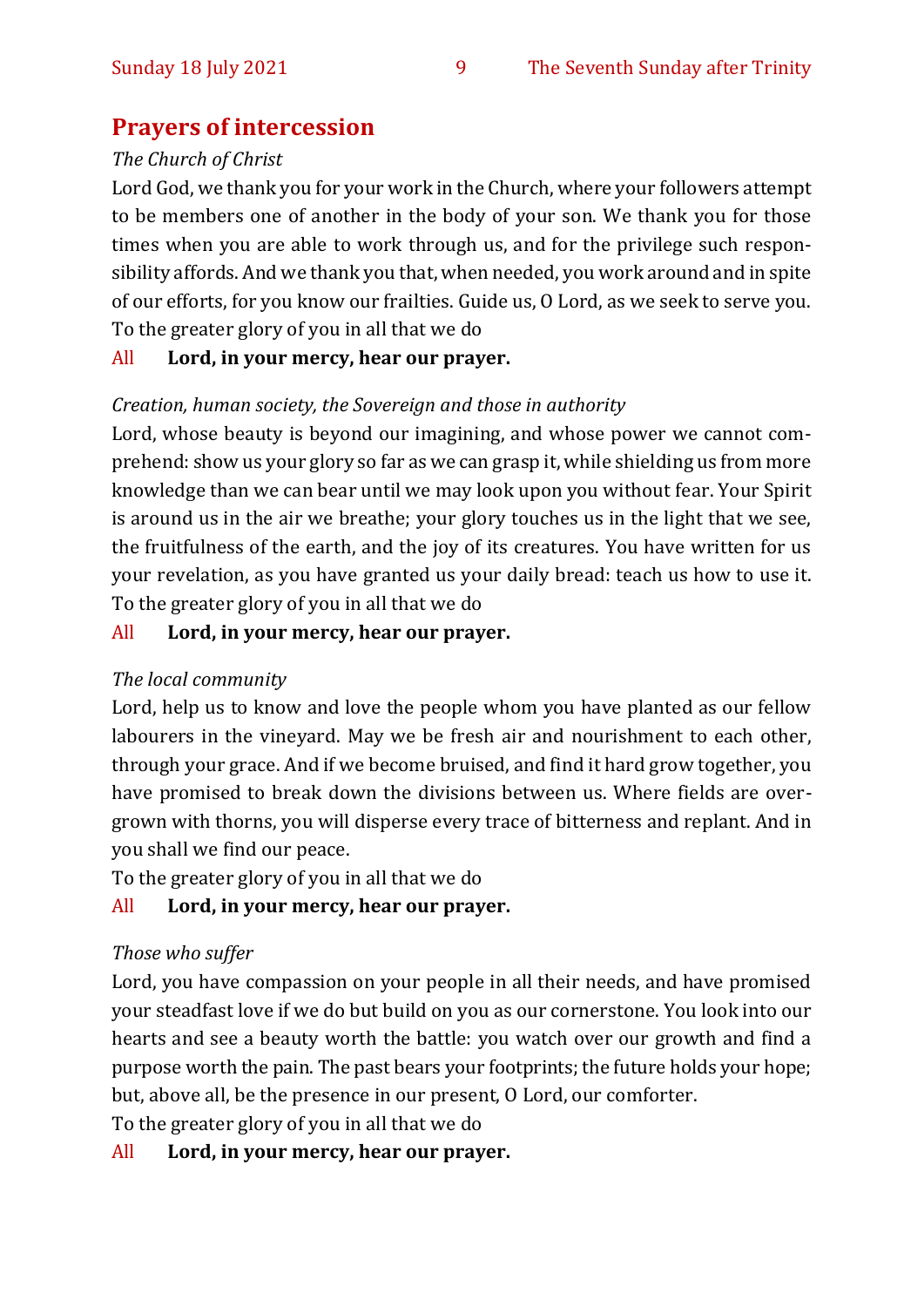#### *The communion of saints*

Lord, we lay before you all those who have died. May they rest in peace and rise in glory. As you make us a dwelling place for you in the here and now, so may we come to dwell with you forever.

To the greater glory of you in all that we do

All **Lord, in your mercy, hear our prayer.**

Merciful Father,

All **accept these prayers for the sake of your Son, our Saviour Jesus Christ. Amen.**

#### **The peace**

Peace to you from God our heavenly Father. Peace from his Son Jesus Christ who is our peace. Peace from the Holy Spirit, the Life-giver

The peace of the Lord be always with you,

All **And also with you.**

HYMN 3 **[Follow him, follow him](https://www.youtube.com/watch?v=nB9tJGdIMwQ)** (please click on this link to hear the hymn)

The liturgy of the Communion Service appears below

# The Dismissal

The peace of God which passes all understanding, keep your hearts and minds in the knowledge and love of God, and of his Son Jesus Christ our Lord; and the blessing and the blessing of God almighty, the Father, the Son, and the Holy Spirit, be among you and remain with you always. and the blessing of God the Almighty: Father, Son, and Holy Spirit, be with you now and remain with you always. All **Amen.**

#### HYMN 4 **[Will you come and follow me](https://www.youtube.com/watch?v=eAYM8pWCwWk)** (click on this link to hear the hymn)

Go in peace to love and serve the Lord.

All **In the name of Christ. Amen.**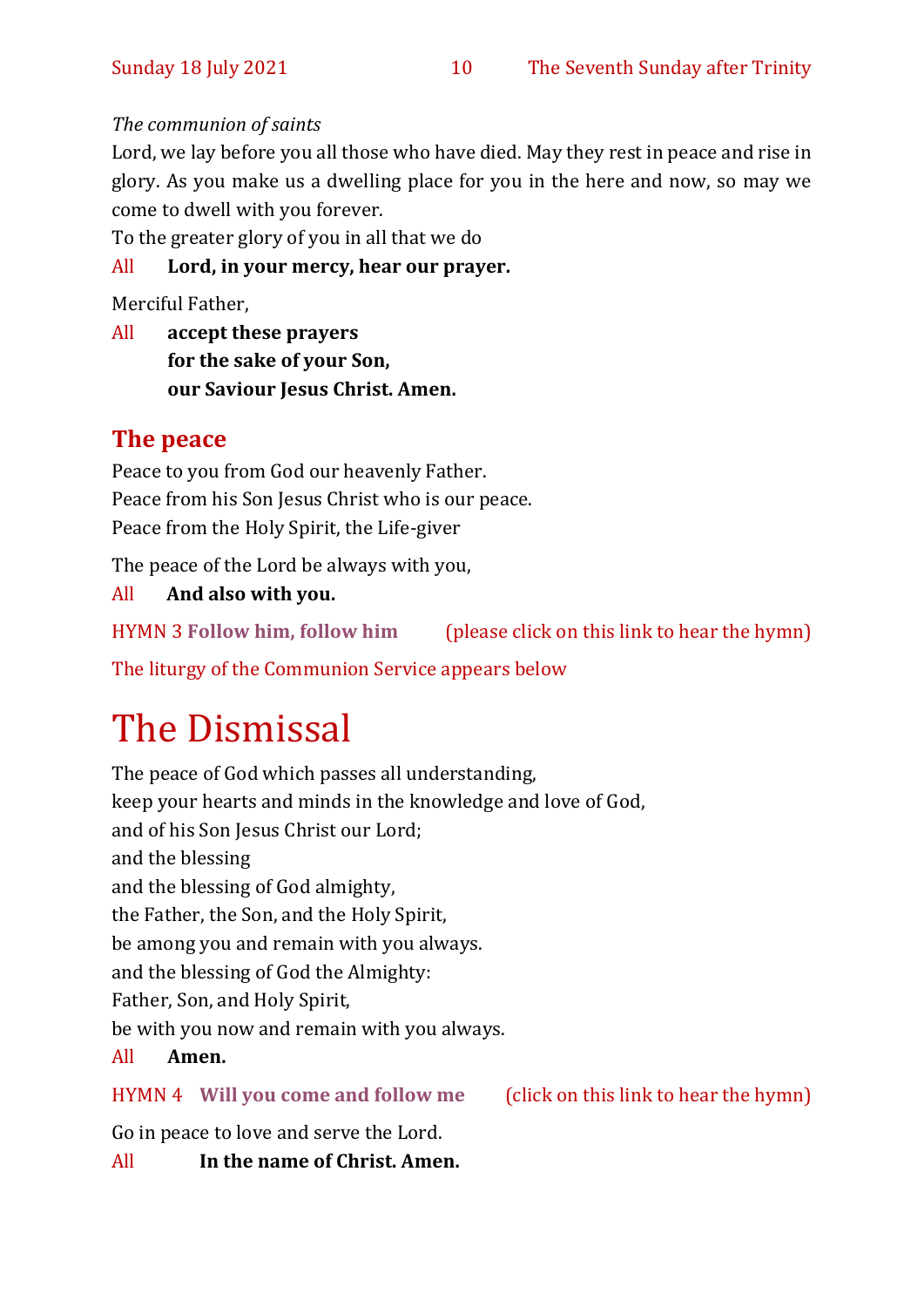## The Liturgy of the Sacrament

#### Eucharistic Prayer (prayer E)

The Lord be with you

#### All **and also with you.**

Lift up your hearts.

#### All **We lift them to the Lord.**

Let us give thanks to the Lord our God.

#### All **It is right to give thanks and praise.**

Father, you made the world and love your creation. You gave your Son Jesus Christ to be our Saviour. His dying and rising have set us free from sin and death. And so we gladly thank you, with saints and angels praising you, and saying,

All **Holy, holy, holy Lord, God of power and might, heaven and earth are full of your glory. Hosanna in the highest. Blessed is he who comes in the name of the Lord. Hosanna in the highest.**

We praise and bless you, loving Father, through Jesus Christ, our Lord; and as we obey his command, send your Holy Spirit, that broken bread and wine outpoured may be for us the body and blood of your dear Son.

On the night before he died he had supper with his friends and, taking bread, he praised you. He broke the bread, gave it to them and said: Take, eat; this is my body which is given for you; do this in remembrance of me.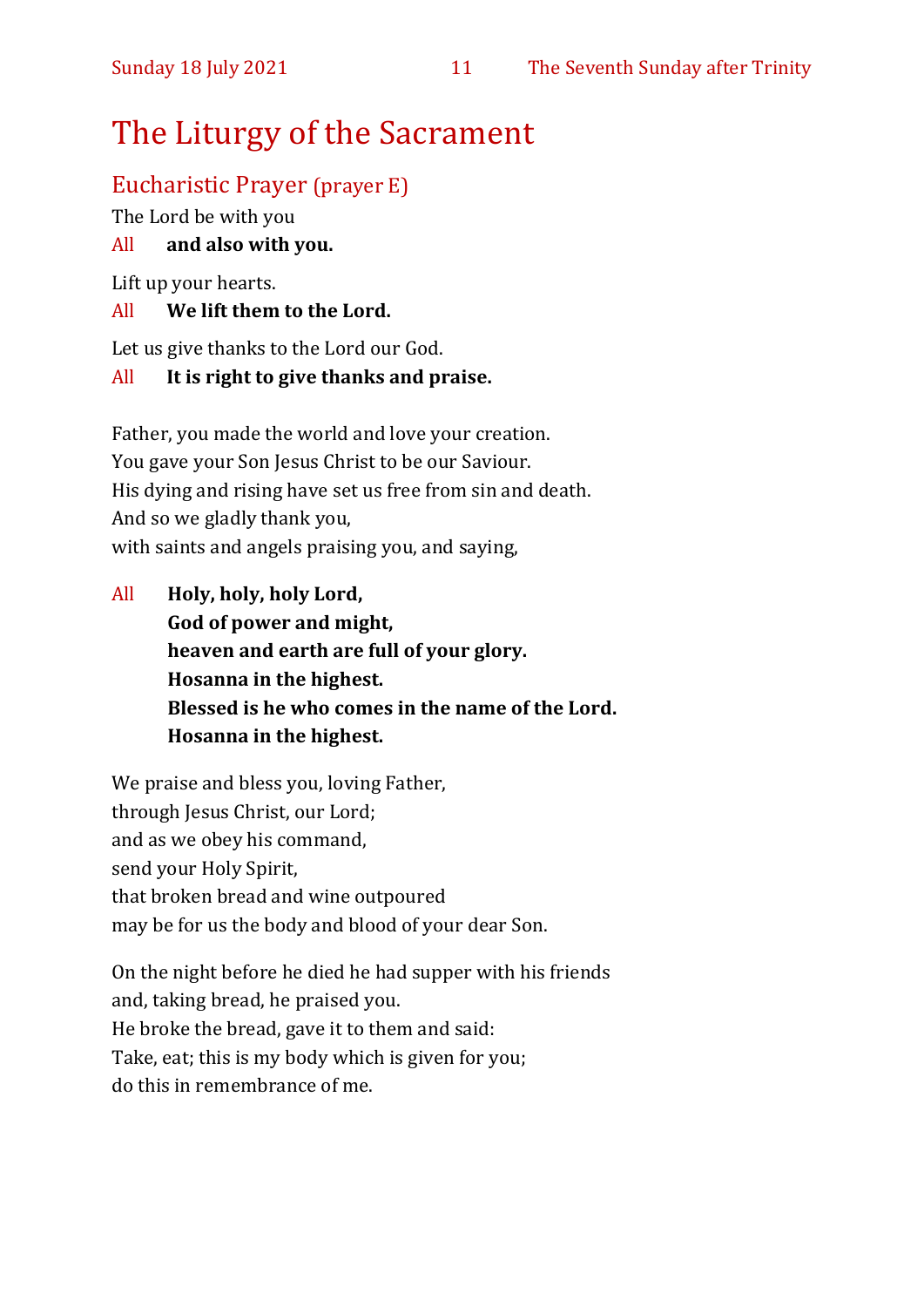When supper was ended he took the cup of wine. Again he praised you, gave it to them and said: Drink this, all of you; this is my blood of the new covenant, which is shed for you and for many for the forgiveness of sins. Do this, as often as you drink it, in remembrance of me.

So, Father, we remember all that Jesus did, in him we plead with confidence his sacrifice made once for all upon the cross.

Bringing before you the bread of life and cup of salvation, we proclaim his death and resurrection until he comes in glory.

Great is the mystery of faith:

#### All **Christ has died. Christ is risen. Christ will come again.**

Lord of all life, help us to work together for that day when your kingdom comes and justice and mercy will be seen in all the earth.

Look with favour on your people, gather us in your loving arms and bring us with all the saints to feast at your table in heaven.

Through Christ, and with Christ, and in Christ, in the unity of the Holy Spirit, all honour and glory are yours, O loving Father, for ever and ever.

All **Amen.**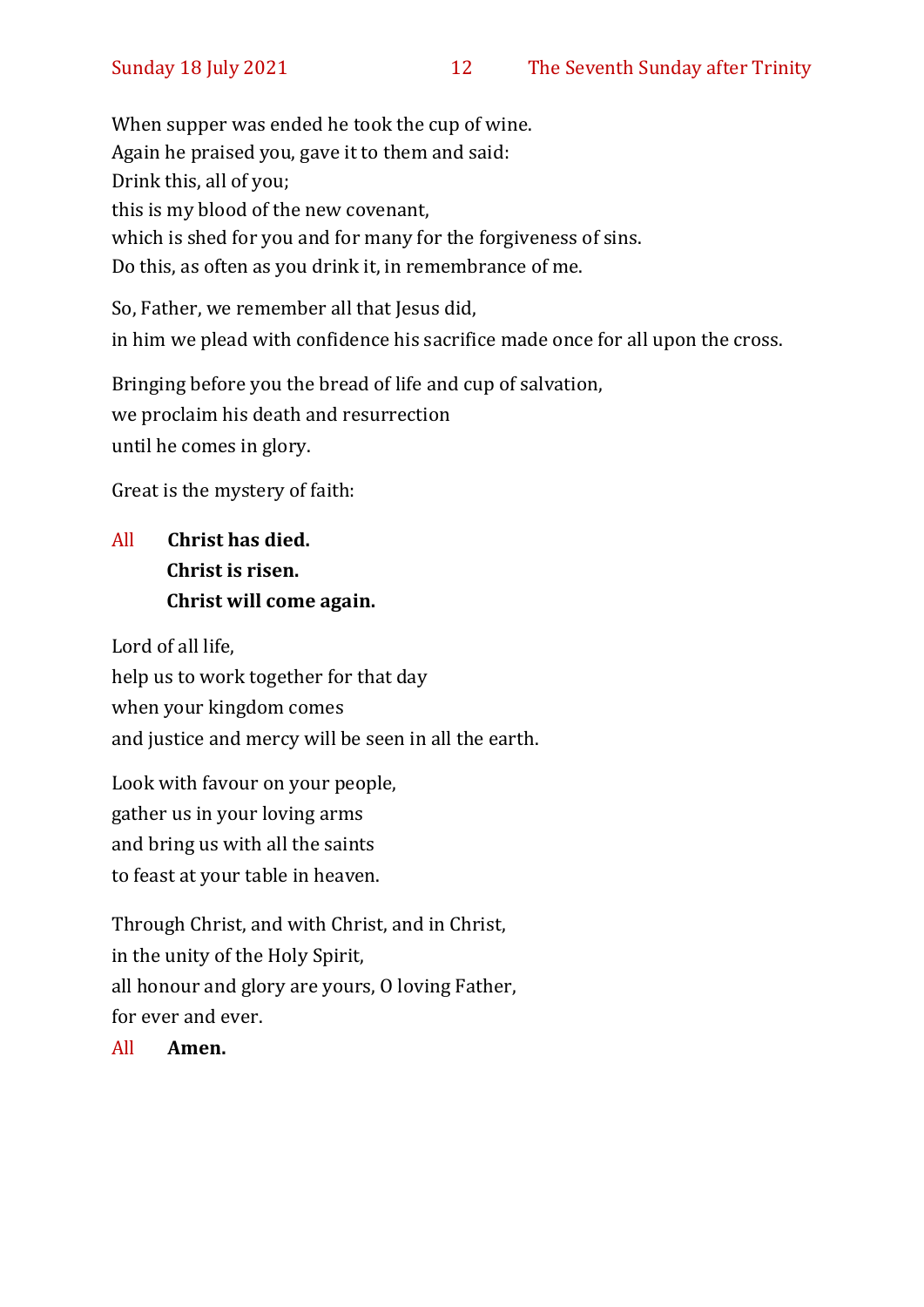#### The Lord's Prayer

As our Saviour taught us, so we pray

All **Our Father in heaven, hallowed be your name, your kingdom come, your will be done, on earth as in heaven. Give us today our daily bread. Forgive us our sins as we forgive those who sin against us. Lead us not into temptation but deliver us from evil. For the kingdom, the power,** 

**and the glory are yours now and for ever. Amen.**

#### Breaking of the Bread

We break this bread to share in the body of Christ.

- All **Though we are many, we are one body, because we all share in one bread.**
- All **Lamb of God,**

**you take away the sin of the world, have mercy on us.**

**Lamb of God, you take away the sin of the world, have mercy on us.**

**Lamb of God, you take away the sin of the world, grant us peace.**

Draw near with faith. Receive the body of our Lord Jesus Christ which he gave for you, and his blood which he shed for you. Eat and drink in remembrance that he died for you, and feed on him in your hearts by faith with thanksgiving.